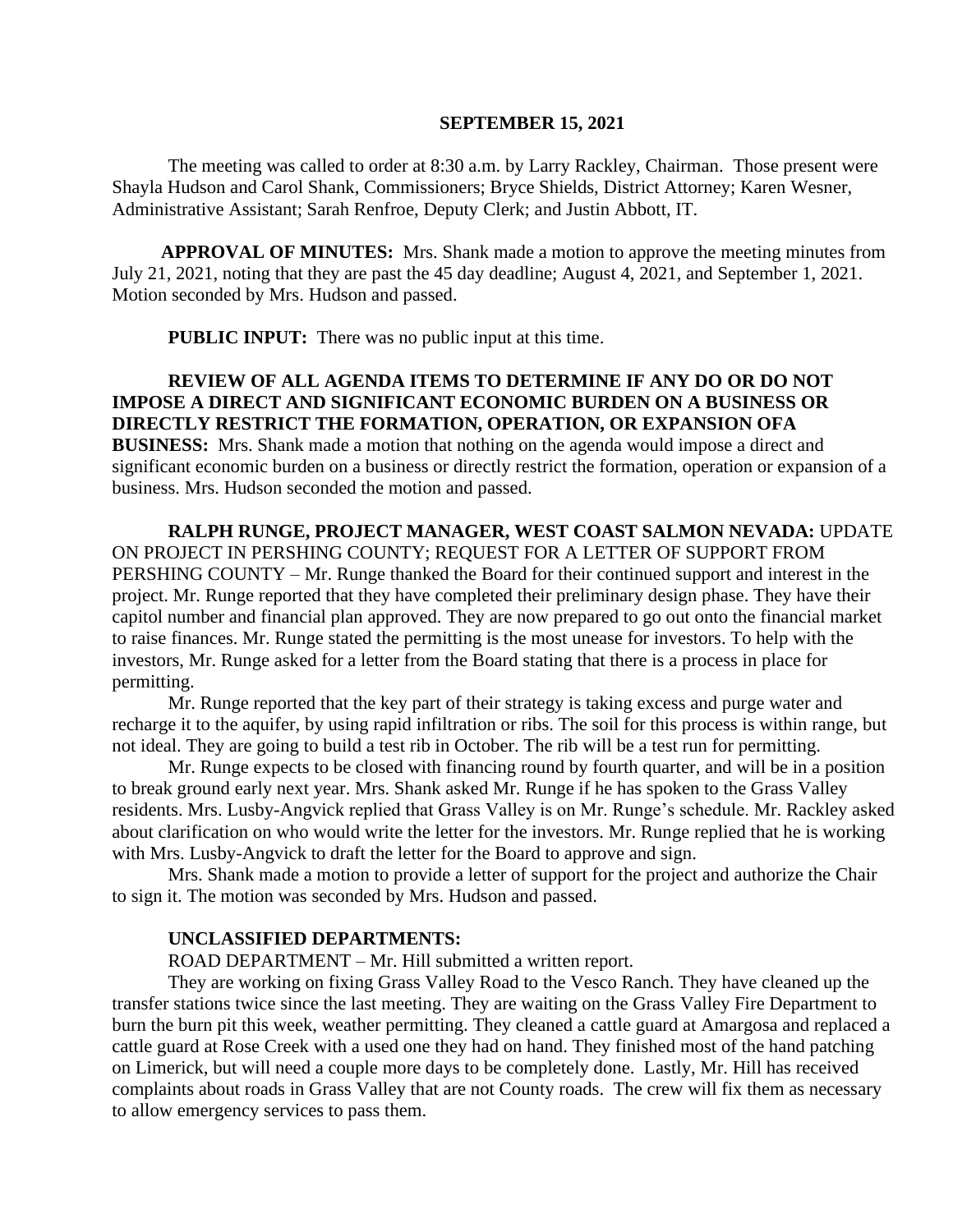LANDFILL – Mr. Hill submitted a report.

Mr. Hill reported that Mr. McDaniel and Mr. Kite are doing a great job and the place looks good. Mr. Nielsen sent the numbers for the semi-annual waste reporting and that was completed. They finished blading the road to the landfill on Monday.

*Salary Resolution for Robert Parish:* Mrs. Wesner stated that the Resolution was approved in the budget going from Road Maintenance Worker I to Road Maintenance Worker II.

Mrs. Hudson made a motion to approve the Salary Resolution for Mr. Parish moving him from a Road Maintenance Worker I, Range 27, Step 9 to a Road Maintenance Worker II, Range 30, Step 5. Mrs. Shank seconded the motion and it passed.

BUILDINGS & GROUNDS – Mr. Handka was present.

Mr. Handka reported that they have been busy taking care of the weeds. They have been working at the Senior Center and the cemetery. Mr. Handka reported that someone is turning on water at both cemeteries.

Mrs. Hudson asked about the fire door for the Community Center. Mr. Handka replied that he has the fire rated door on order, which costs \$1,600. Mrs. Shank asked for clarification on how the fire inspection list is going. Mr. Handka replied that he is having trouble reading Mr. Heidemann's report and doesn't have a number to contact him. Mr. Shank stated she has his number.

*Upgrade camera license not to exceed \$6,000.00:* Mr. Handka explained that upgrading will allow us to expand the memory and include a new feature. The feature would allow the inside of the office to see who is outside the door for security proposes.

Mrs. Hudson made a motion to approve the camera upgrade in the amount of \$6,000.00, with the funds coming out of Mr. Handka's security fund. The motion was seconded by Mrs. Shank and passed.

*Installation of handicapped door opening/closing assists for the front entrance of the Administration Building and the DMV door in the amount of \$7,000.00, not including electrical:* Mr. Handka reminded the Board that the DMV and the Administration Building do not have power assist doors. Mrs. Shank stated that she asked Cheryl Haas about paying for the doors with grants from Pool/Pact. Mrs. Shank wanted to move forward with purchasing the doors. Mrs. Hudson and Mr. Rackley would like to wait for an answer from Pool/Pact.

COMMUNITY CENTER – *Approval to advertise/hire Community Center Coordinator position:* 

Mrs. Shank made a motion to approve the advertising and hiring of a Community Center Coordinator position. Mrs. Hudson seconded the motion and passed.

Members from the Community Quilters were present. With there no coordinator currently at the Community Center, they wanted to know who to talk to about the NNIS internet service for their event next week. Mr. Handka replied that he will work with them. They also had an issue with their September 22-25, 2022 event being overbooked. They said their 2023 event is good. Mrs. Hudson replied that she will look into it.

SENIOR CENTER: Mr. Rackley reported that the Senior Center will have a tentative opening date of October 4<sup>th.</sup> They are planning on doing Friday Breakfast once a month. Mr. Rackley reported that the new Senior Center Director is in supervisor training today. Mrs. Shank asked for clarification on the cooks and the volunteer cooking. Mr. Rackley replied that the volunteer is needed because the cooks are new.

*Salary Resolution for Kelli Brown:* Mr. Rackley stated that Mrs. Brown has five years' experience cooking at the Senior Center. Mrs. Shank disagreed with raising Mrs. Brown's salary due to the fact that she is new, and it might cause an issue between cooks. Mrs. Shank was under the impression that there was not going to be a head cook. Mr. Rackley replied that there is not a contention between cooks and the Salary Resolution is valid.

Mrs. Hudson made a motion to approve the Salary Resolution for Kelly Brown, initial employment at a higher step, starting her as a Cook I, Range 17, Step 7. Mr. Rackley seconded the motion. Mrs. Shank voted no. Motion carried.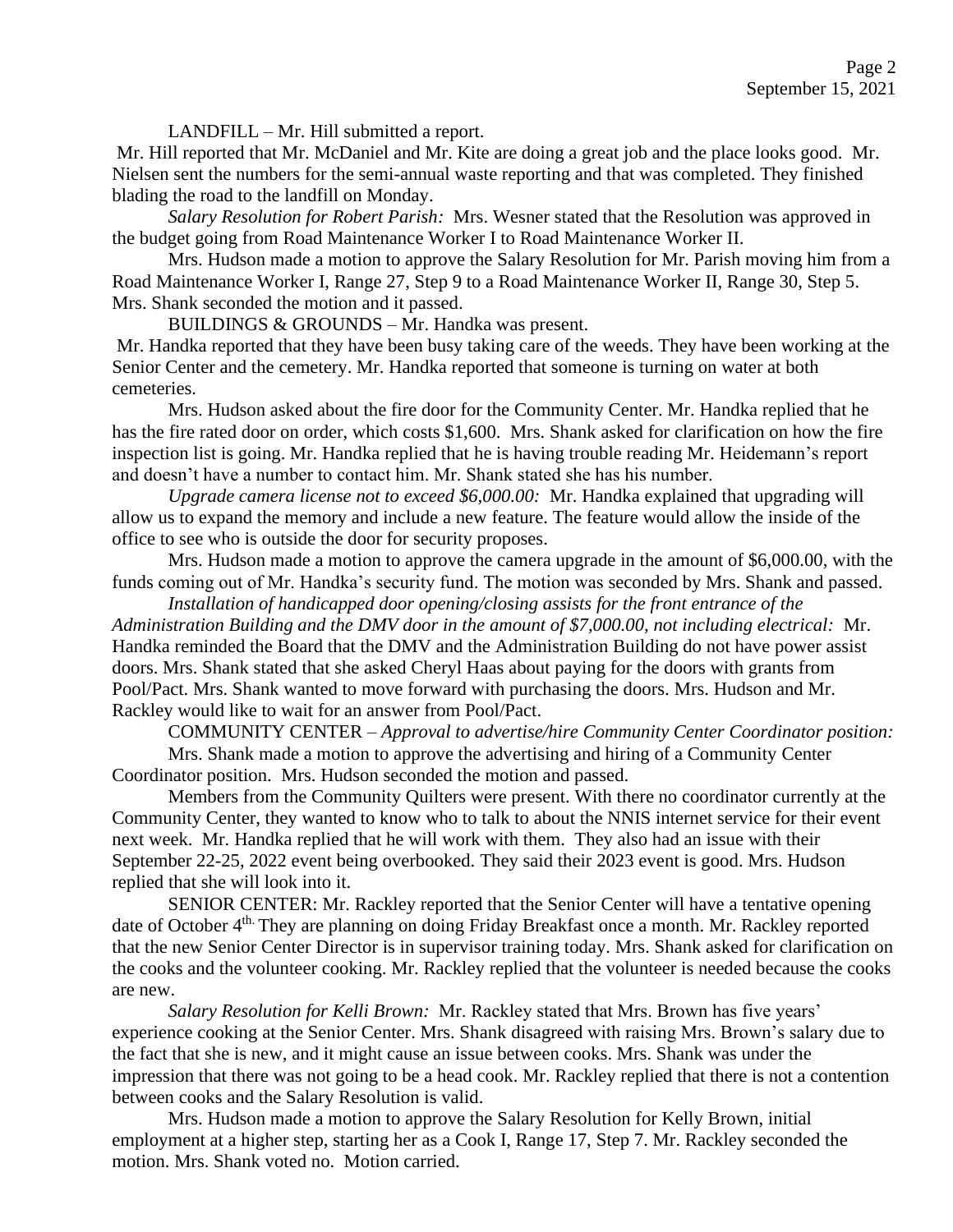### GRASS VALLEY FIRE DEPARTMENT – Sean Burke was present via Zoom.

Mr. Burke reported that they are planning on burning at the transfer site Thursday, weather permitting. The call volume is high, with 65 calls. Mr. Burke stated that the high call volume is COVID related. He also reported that there is a significant rise in COVID cases in Grass Valley and Humboldt County, with one death.

PERSHING COUNTY EMERGENCY OPERATIONS MANAGER / LEPC – Mr. Burke was present via Zoom.

Mr. Burke reported that they have had some movement on all of the State grants. The EMPG (Emergency Management Planning Grant) Grant and the EMPG Supplemental Grant are both on track to be paid. The COVID Vaccination grant is moving forward as well and they will be asking to reappropriate some money to give additional resources to the County Health Nurse. Mr. Burke will be submitting that paperwork within the next few days. In regard to LEPC, the only task that has to be completed by the end of the year is to either conduct a Hazmat exercise or do an After Action Report on a real event. The Lovelock Department did respond to a pretty significant Hazmat event earlier in the year, so Mr. Burke will obtain that information.

SAFETY/CHN/CEMETERY – Mrs. Shank had an email update from Cheryl Haas.

Mrs. Shank reported that they are continuing to give first and second doses of the vaccine. The booster shot with the Pfizer vaccine will be offered to the general population who have had their second dose at least eight months ago, if and when the State gives the go ahead. The yearly flu pod will be a drive through event held at the Community Center, September  $30<sup>th</sup>$ , from  $3:00-7:00$  p.m.

They started conducting building assessments through POOL/PACT in July, but were not able to finish. They will be starting assessments again on November  $30<sup>th</sup>$ . Ms. Haas also spoke with Chief Wilcox about fire inspections. He will forward her the completed inspections, so she has them on record.

Ms. Haas reported that she is continuing to enter information into the new cemetery software system. It is tedious work, but will be worth it once completed. The Lone Mountain and the Big Meadow cemeteries are looking great, thanks to the Buildings and Grounds crew and the Juvenile road crew. Ms. Haas plans on visiting the Unionville Cemetery this weekend.

IT DEPARTMENT- Justin Abbott was present.

Mr. Abbott reported that he has been very busy. He stated that he has been working with Elizabeth Blondheim on a federal data security audit. Mr. Abbott reported that they are working on the security updates and security refreshes. He stated that they are almost ready for the department heads to review the programming for the new phone system.

### **ELECTED DEPARTMENTS:**

LACEY DONALDSON, CLERK TREASURER- Mrs. Renfroe was present.

*Approval of corrections/changes to the Tax Roll:* Mrs. Renfroe presented the Board with assessed value changes to the Tax roll. Mr. Rackley presented adjustments, which were four value change corrections and 12 corrections to the Pershing County Water Conservation District Assessments.

Mrs. Shank made a motion to approve the changes to the Tax Roll as presented. Mrs. Hudson seconded the motion and motion passed.

*Approval of higher hotel room rate for Rene Childs, Lacey Donaldson, and Barrie Medeiros to attend CFOA in Virginia City, NV, rate of \$110.00:* Mrs. Childs stated that she is no longer attending and will not need a room.

Mrs. Shank made a motion to approve the higher room rate in the amount of \$110.00 for Mrs. Donaldson and Mrs. Medeiros to attend the CFOA Conference in Virginia City. Mrs. Hudson seconded the motion and the motion passed.

*Approval of credit cards for Katrena Martin, 11th Judicial District Court Administrator, \$2,500.00; and Giselda Canales, Senior Center Director, \$2,000.00:* Mrs. Shank made a motion to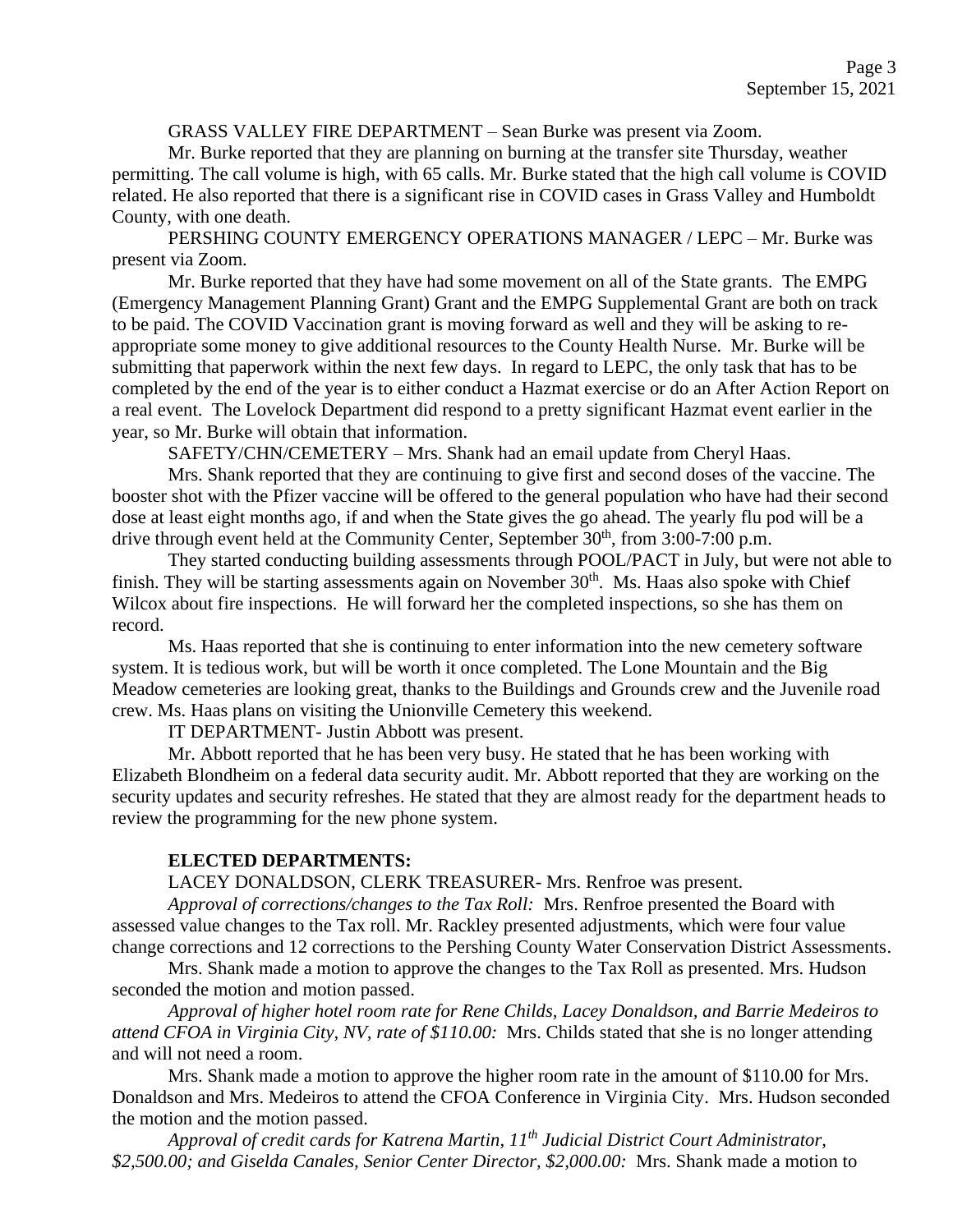approve the credit cards for Ms. Martin and Ms. Canales as presented. The motion was seconded by Mrs. Hudson and passed.

RENE CHILDS, RECORDER- Mrs. Childs was present.

Mrs. Childs presented the Board with the month end fund balances. She reported that the auditors will be here next Monday through Wednesday. They have been busy scanning documents for the auditors when they come.

BRYCE SHIELDS, DISTRICT ATTORNEY- Mr. Shields was present.

Mr. Rackley stated that the burned building on Upper Valley road is being worked on. Mr. Rackley would like the Code Enforcement Officer to look into it.

SHERIFF'S DEPARTMENT -

*Salary resolution for E. Wolicki -* Mrs. Hudson made a motion to approve the Salary Resolution for Esmeralda Wolicki, moving her from a Dispatcher I, Range 26, Step 1 to a Dispatcher II, Range 27, Step 1, effective September 14, 2021. The motion was seconded by Mrs. Shank and the motion passed. *Request to advertise/hire for vacancy due to employee retirement:* Mrs. Hudson made a motion to approve the advertising and hiring to fill the vacancy at the Sheriff's office. The motion was seconded by Mrs. Shank and passed.

**11TH JUDICIAL DISTRICT COURT***: Request for the removal of inventory items: 5-7 tier rotary file arc metal file cabinets; 1 Kodak camera-microfilm machine:* Mrs. Shank made a motion to approve the removal of the items as requested. Mrs. Hudson seconded the motion and it passed.

**DERBY FIELD AIRPORT:** *Discussion and approval of higher room rate for Commissioner Rackley to attend NVAA Conference in Tonopah, NV, September 27-29, 2021:* Mrs. Shank made a motion to approve the higher room rate at \$119.00 for Mr. Rackley to attend the NVAA Conference in Tonopah. Mrs. Hudson seconded the motion and the motion passed.

Mr. Rackley reported that Far West is starting on their design for the water improvement project. Mr. Shields asked Mr. Rackley how much the water project is going to cost. Mr. Rackley replied that the proposal is \$37,500, but he believes that it will be in the \$400,000 range because of the pipe costs. Mr. Rackley updated that he was with the fence people while they installed a new mechanism for the gate to open and close. The gate is now working properly.

**BOARD APPOINTMENTS:** RECREATION BOARD – A letter was received from Wendy Nelson asking to be appointed to the Recreation Board, as a local business owner.

Mrs. Shank made a motion to appoint Wendy Nelson to the Recreation Board. The motion was seconded by Mrs. Hudson and the motion passed.

# **ELECTED DEPARTMENTS, CONT.D:**

LAUREEN BASSO-CERINI, ASSESSOR- Mrs. Basso-Cerini was present.

Mrs. Basso-Cerini gave an explanation of the tax roll adjustments that that were approved prior in the meeting.

*Contract with Farr West Engineering for Fiscal Year 2022 GIS Services:* Ms. Basso-Cerini apologized for being late bringing this to the Board. The contract is the same as the previous years.

Mrs. Shank made a motion to approve the contract with Farr West for GIS Services as presented. Mrs. Hudson seconded the motion and it passed.

*Contract for Professional Services with Mark Stafford, Real Estate Appraiser for appraisal of projects such as geothermal, solar, and data centers:* Ms. Basso-Cerini explained to the Board the need to go into contract with Mark Stafford for his professional services. Ms. Basso-Cerini stated that she doesn't have the knowledge of assessing solar and geo-thermal areas and the taxable items there. Mrs.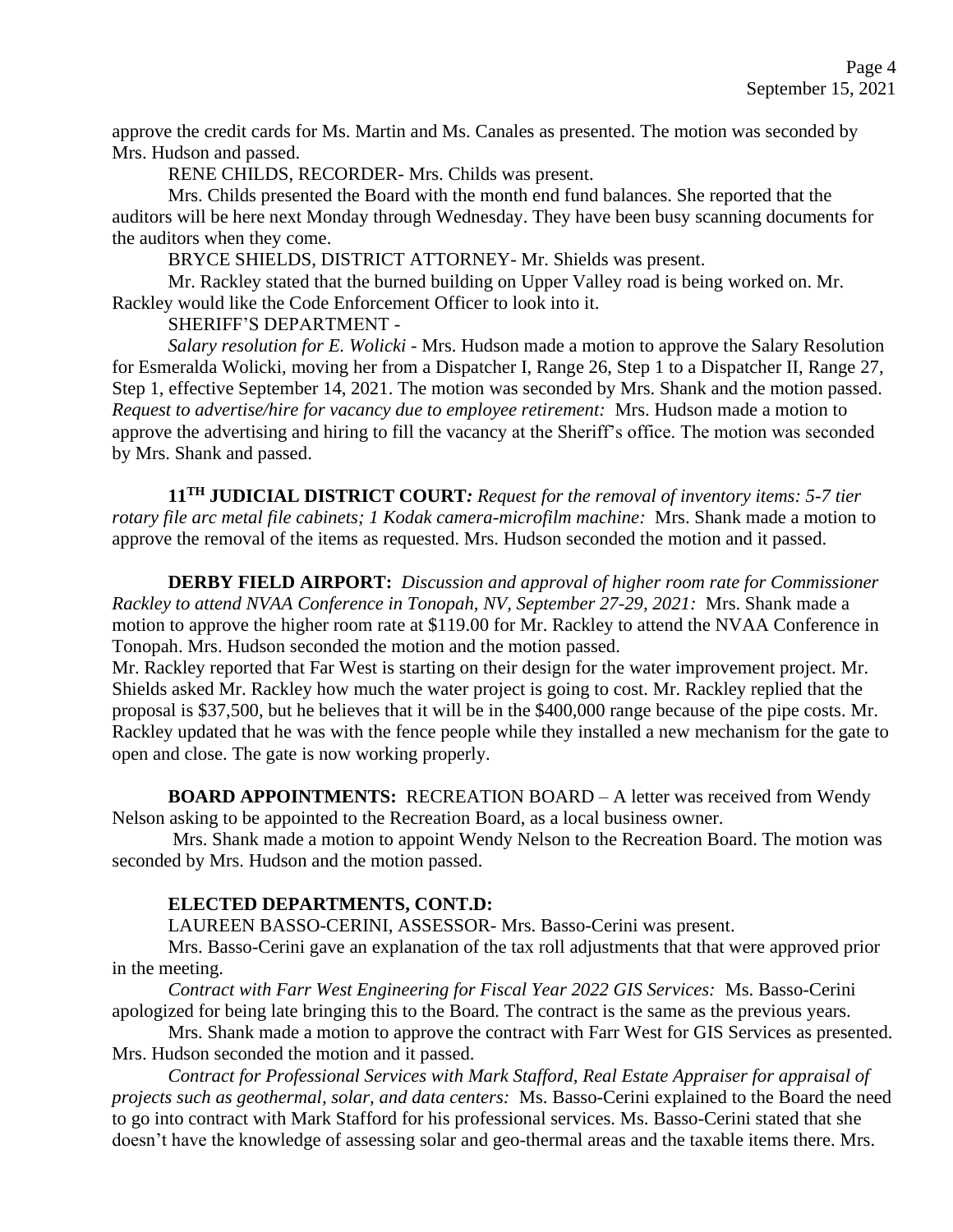Shank asked Mrs. Childs were the money to pay for this contract would come from. Mrs. Childs replied that the General Fund could pay for it.

Mrs. Shank made a motion to approve the contract with Mark Stafford for his professional services. The motion was seconded by Mrs. Hudson and passed.

## **UPDATE FROM EMERGENCY MANAGEMENT RELATING TO COVID 19**: Mrs.

Shank reported that there is a mandate from the Governor that indicates that if you have 100 employees or more the work force needs to be fully vaccinated or have weekly COVID testing done. Pershing County is under the 100 employees, as we have 82.

# **REPORT FROM LEGAL COUNCIL:** Bryce Shields was present.

Mr. Shields reported that he has talked to Seven Troughs Distillery. They are planning on meeting this week to sign the lease agreement for the Windmill property and then start moving in. Seven Troughs Distillery would like a letter of support from Pershing County; it would be beneficial for them in securing their financing. Mr. Shields stated that he will contact Mrs. Lusby-Angvick to work with her on the letter.

Mr. Shields reported that the Engine Rocket Company would like to renew their lease at the Derby Field Airport. Mr. Shields stated that he will work on the contract and get it on the next agenda.

**REPORT FROM ADMINISTRATIVE ASSISTANT/HR REP.:** Mrs. Wesner was present. Mrs. Wesner reported to the Board that she finally received the notice to proceed from CDBG (Community Development Block Grant) for the Senior Center HVAC grant. She will be working with Mr. Handka to get the specs and then will send two letters out requesting quotes.

**CORRESPONDENCE:** Mrs. Wesner reported that a letter was received from Donald and Vernalee Deter from Grass Valley regarding maintenance of the roads. Mr. Rackley already forwarded the letter to Mr. Hill. Mr. Hill is finishing up a project and then going to work on the couple's complaint.

**FRONTIER COMMUNITY COALITION:** *Placement of two-full time or a combination thereof positions within the County through the Healthy Community Coalition to provide direct client services through May 2023 at no cost to Pershing County –* Wendy Nelson was present.

Mrs. Nelson stated that she has an opportunity to provide the County with two-full time or a combination thereof, with an hourly pay rate of \$18.79 per hour. Mrs. Nelson stated that if the Board approves this it will save the County money and it would help with public service. Mrs. Nelson would be taking care of the payroll through a company in Las Vegas. She has already spoken with District Attorney Shields about taking a part-time position to work with the elderly through the Public Guardianship program. Mrs. Nelson reported she also talked to Penny Higby about the Food Bank taking two part-time positions. Mr. Rackley stated that he could use a half-time position at the Senior Center to help the seniors with paperwork and things like that. Mrs. Shank also suggested contacting the Hospital. Mr. Shields suggested a person to help at the Jail. Mr. Shields is going to talk with Sheriff Allen to see if this is something that would work for him.

Mrs. Shank made a motion to approve the program with The Frontier Community Coalition. The positions that will be provided through the Healthy Community Coalition will be one full-time position for the District Attorney's office; two part-time positions for the Food Bank; two part-time positions for the Senior Center; and possibly positions for the Jail or the Hospital. Mrs. Hudson seconded the motion and the motion passed.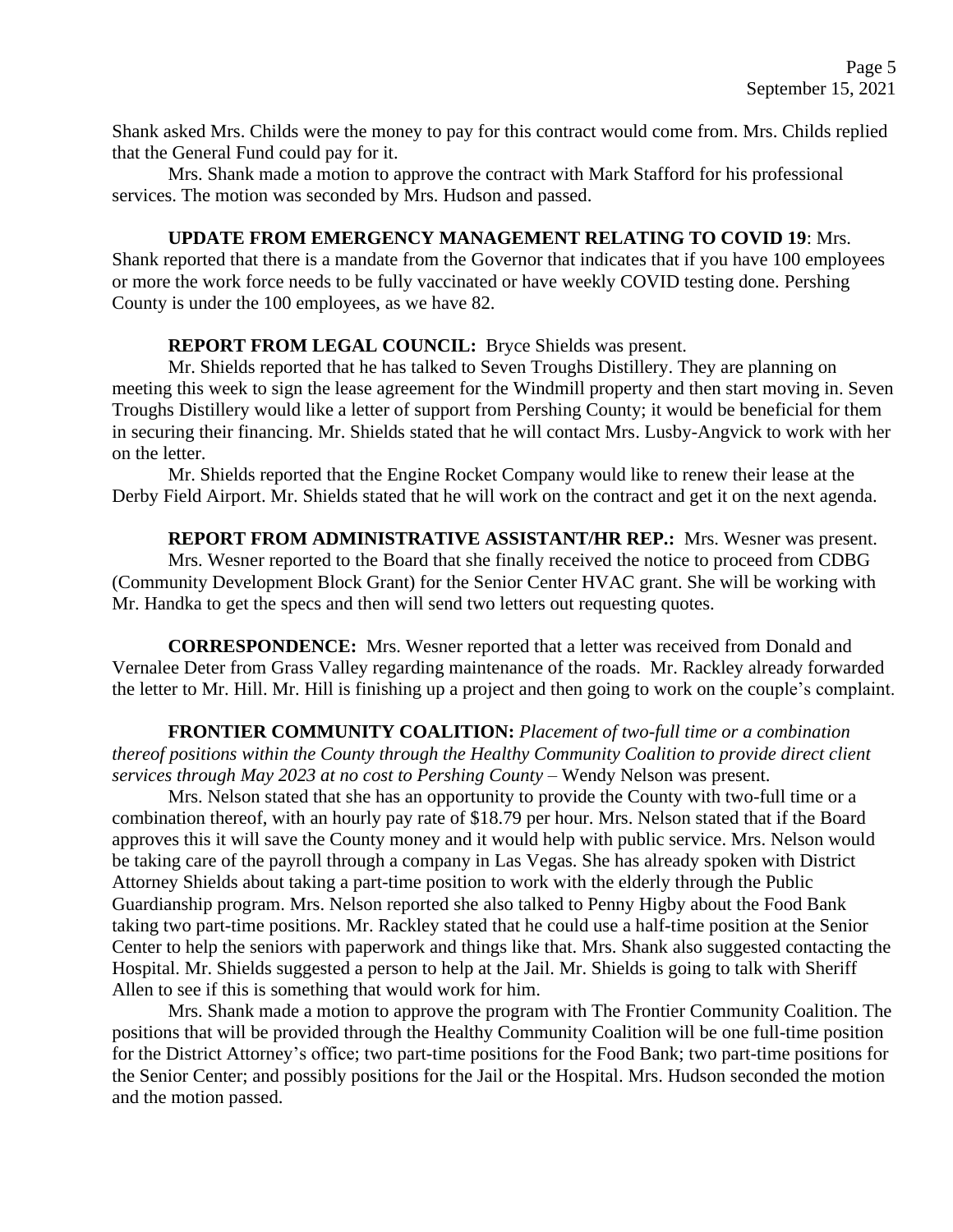**ROBERT RULE, NAVAL AIR STATION FALLON:** *Discussion regarding Pole Line Road-*Robert Rue and Scott Beyer were present.

Mr. Rule reported to the Board that the Naval Air Station is looking into options of realigning Pole Line Road. Pole Line Road goes through Churchill and Pershing counties. Mr. Beyer presented they Board with three options that they are looking into. All of the options will preserve the bombing ranges while making the road accessible. The new road will be graded with drainage features. Mr. Beyer relayed that each of the proposals for the new route has its pros and cons. Each alternative route will use some of the existing road and will make sure that there is only a 20% grade using switchbacks. Mr. Rule reported that they will go into further detail at the Commissioner meeting on September 1<sup>st</sup> in Fallon. Mrs. Shank replied that she would like to attend.

Mrs. Hudson replied that she doesn't see a problem with an alternative route, but suggested that with the one or two cars using the existing Pole Line Road in a months' time to do something like keep it open only on the weekends, or have a number to call to check if the road is safe to travel on. Mr. Clinger stated that there is essential farm equipment traveling on Pole Line if they had to call to see if the road was safe an answer would need to come back in a timely manner. Mr. Rackley stated that a new route could cause a problem with landowners having the new road go through their property. Mr. Rule replied that the Navy could buy the land from the owners. Mr. Rule was asked who would maintain the road. He answered that they will maintain the part of the road that the Navy uses, but cannot commit to the parts that they do not use. He stated that this road study is just a proposal at this time, and more information will be available at the Commissioner meeting in Fallon.

**DAYNA GIAMBASTIANI, G2 ARCHAEOLOGY:** *Request to create a link on the Pershing County website linking a virtual tour to the Marzen House Museum page. The tour will provide an opportunity to virtually "walk through" the Rochester Mining District with funding for the project to come from Coeur Mining, Inc. –* Ms. Giambastiani stated that her company, G2 Archaeology, was contracted by Coeur Mining to do cultural preservation for their mine expansion. G2 Archaeology has also been working with the Museum Board for the past few years. Ms. Giambastiani reported that part of the contract with Coeur Mining is for her company to do a virtual tour that will be displayed at the Marzen House, in the Rochester Exhibit. The virtual tour should be completed in November. She stated that G2 is still in the field doing excavations and taking pictures that will be added to the virtual tour. Ms. Giambastiani asked the Board if the virtual tour link could be added to the Marzen House page through the Pershing County website. Mr. Abbott asked how the link will work, stating that he would like to be in touch with their IT person. He believes that the tour will work with the County website. Ms. Giambastiani stated that she believes that the tour would be beneficial to the Museum, by giving it more exposure.

Mrs. Shank made a motion to approve adding the virtual tour to the Marzen House Museum page on the Pershing County website, while working with Mr. Abbott. Mrs. Hudson seconded the motion and the motion passed.

Mrs. Shank asked Ms. Giambastiani about the artifacts taken back from the blacksmith shop at the Marzen House. Ms. Giambastiani replied that when the blacksmith shop was donated to the museum the artifacts were not included in the paperwork. Mrs. Shank asked how the museum will be able to get the artifacts back. She is concerned about them not being housed properly, and someone could take them. Ms. Giambastiani said she has spoken with the Nevada State Museum and they suggested amending the paperwork to include the artifacts, and submit it back to the BLM. She stated that's what she did, but the BLM said no. Ms. Giambastiani said that she will continue working with BLM to get the artifacts back to the Marzen House. Mrs. Shank offered to call the BLM field office in Winnemucca to help.